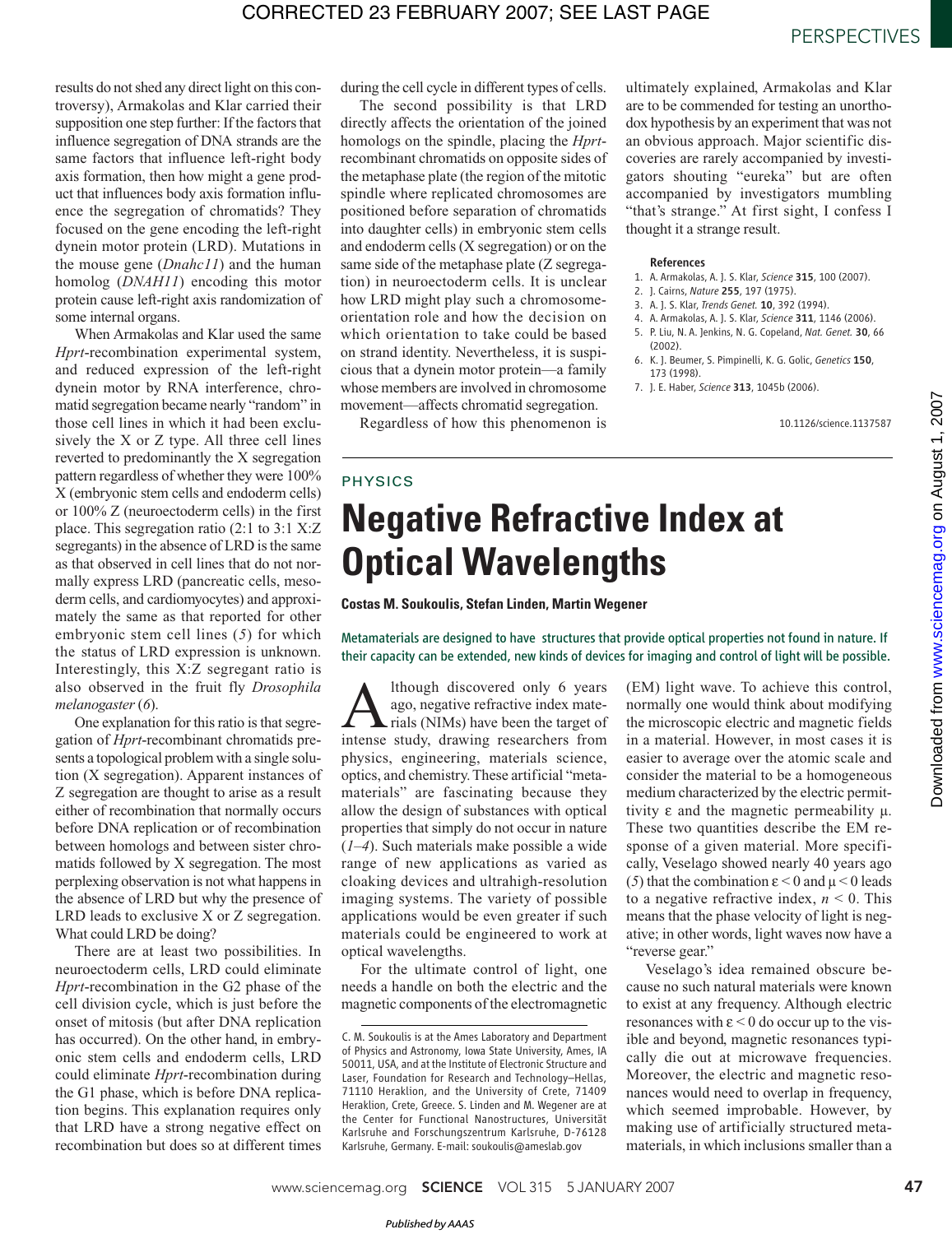### **PERSPECTIVES**

wavelength replace the atoms and molecules of a conventional material, scientists can circumvent this limitation. Metamaterials can be designed to exhibit both electric and magnetic resonances that can be separately tuned to occur in spectra from the low radiofrequency to the visible.

Since the first demonstration (*6*) of an artificial NIM in 2000, metamaterials have exhibited a broad range of properties and potential applications: nearly zero reflectance; nanometer-scale light sources and focusing; miniaturization of devices, such as antennas and waveguides; and novel devices for medical imaging, development of the magnetic resonance frequency and/or the frequency of negative *n* as a function of time. In the early years of the field (2000 to 2003), the design of choice to obtain  $\mu$  < 0 was an artificial structure proposed by Pendry, the so-called split-ring resonator (SRR). This structure exhibits a band of negative µ values even though it is made of nonmagnetic materials. A double SRR is shown at the lower left of the figure. A negative  $\mu$  at 10 GHz requires SRR dimensions on the order of 1 mm. To obtain negative ε, one needs to arrange long and thin wires in a simple cubic lattice, so as to mimic the response of a metal



pendently realized and published by three different groups in 2005 (*16*, *18*, *19*). These designs all show that pairs of metal wires or metal plates, separated by a dielectric spacer, can provide the magnetic resonance. The magnetic resonance originated from the antiparallel current in the wire pair with an opposite sign charge accumulating at the corresponding ends. This resonance provides  $\mu$  < 0. In addition, an electric resonance with  $\epsilon$  < 0 results for excitation of a parallel current oscillation. In the transmission measurements, the EM waves were incident normal to the sample surface. This setup is much simpler than that for conventional SRRs and wires, where the incident EM waves must propagate parallel to the sample surface.

gle SRR took place (see the figure). Indeed, this approach works up to about 200 THz. Unfortunately, it was found that this scaling breaks down for yet higher frequencies for the single SRR. The reason is that the metal of which the SRR is composed starts to strongly

Although these developments have been important proofs of principle, progress was hindered by several experimental details. For example, the combination of these SRRs with metal wires to form a three-dimensional structure is very challenging on the nanometer scale. Thus, there was a hunt for alterna-

> tive designs that are more suitable for the terahertz or even for the visible regime. The key idea to make this possible was inde-

deviate from an ideal conductor.

based on the double split-ring resonator (SRR); green: data from U-shaped SRRs; blue: data from pairs of metallic nanorods; red: data from the "fishnet" structure. The four insets give pictures of fabricated structures in different frequency regions.

especially magnetic resonance imaging. For example, metamaterials may lead to the development of a flat superlens (*7*) that operates in the visible spectrum, which would offer superior resolution over conventional technology and provide image resolutions much smaller than one wavelength of light.

Subsequent theory and experiment (*8–22*) confirmed the reality of negative refraction. The development of NIMs at microwave frequencies (*6*, *8–11*) has progressed to the point where scientists and engineers are now vigorously pursuing microwave applications. In contrast, research on NIMs that operate at higher frequencies (*12–22*) is at an early stage, with issues of material fabrication and characterization still being sorted out.

The figure gives a detailed history of the

to electromagnetic waves—that is, below a frequency called the plasma frequency, ε is negative. Negative ε at gigahertz frequencies might be obtained with wires a few tens of micrometers in diameter and spaced several millimeters apart. By using an array of SRRs and thin wires in alternating layers, several groups (*6*, *8–11*) showed negative *n* at gigahertz frequencies.

As can be seen from the figure, a negative µ at terahertz and infrared frequencies was achieved in 2004. The idea underlying that work was that the magnetic resonance frequency of the SRR is inversely proportional to its size. Thus, the concepts from the microwave regime could simply be scaled down to shorter wavelengths. For ease of fabrication, a transition from double SRR to sin-

Overlap (*18*, *19*) of the regions where  $ε$  and  $μ$  are both negative with only wire pairs is difficult, so new designs were needed. One way is to introduce extra continuous wires next to the pairs, or to change the shape of the wires. The best design that has been used in 2005 and 2006 is the so-called "double-fishnet" structure, which consists of a pair of metal fishnets separated by a dielectric spacer. This design is shown in the lower right of the figure. Although the choice of the metal constituting the structure is not critical in the microwave regime, it is crucial in the optical and the visible regime because the metamaterial losses are dominated by metal losses. Silver exhibits the lowest losses at optical frequencies, and indeed, going from gold (*16*, *18*, *20*) to silver drastically reduced the losses at similar fre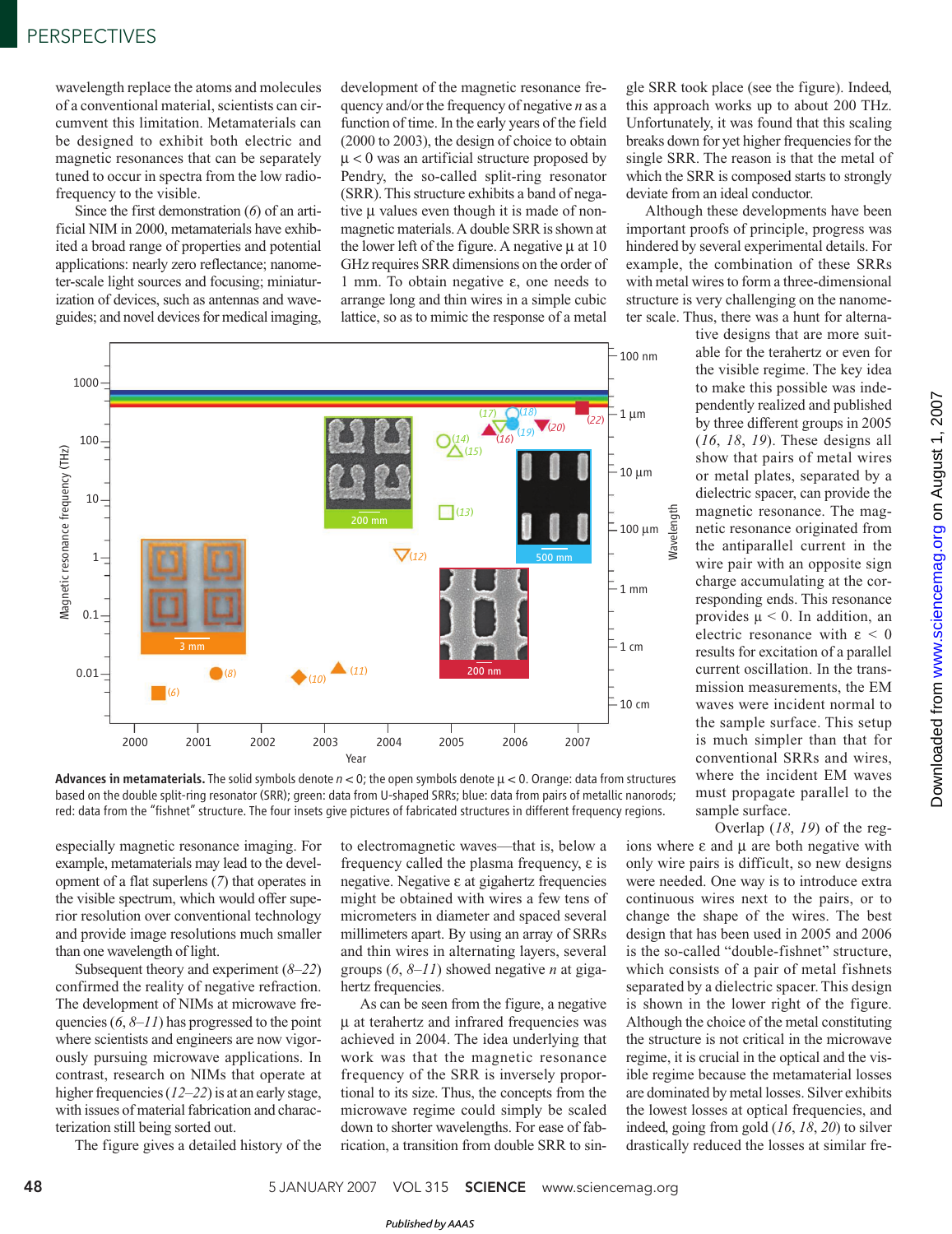quencies (*21*). A suitable measure for the losses is the figure of merit (FOM), defined as the negative ratio of the real to the imaginary part of *n*. Dolling *et al*. (*21*) obtained  $FOM = 3$  at a wavelength of 1400 nm, which compares to FOM < 1 for other groups (*16*, *19*, *20*). Furthermore, the use of silver has enabled the first negative-index metamaterials at the red end of the visible spectrum (*22*) (wavelength 780 nm). Another group has also reported a negative *n* (*23*, *24*), but this has been questioned recently (*25*).

Only 6 years after their first demonstration, negative-index metamaterials have been brought from microwave frequencies toward the visible regime. However, for applications to come within reach, several goals need to be achieved: reduction of losses (by using crystalline metals and/or by introducing optically amplifying materials), three-dimensional rather than planar structures, isotropic designs, and ways of mass production of large-area structures. With emerging techniques such as microcontact printing, nanoembossing, holographic lithography, and quantum tailoring of large molecules, it seems likely that these technical challenges can be successfully met. The spirit of metamaterials is to design materials with new and unusual optical properties. In that enterprise, only our imagination and creativity set the limits.

#### References and Notes

- 1. D. R. Smith, J. B. Pendry, M. C. K. Wiltshire, *Science* 305, 788 (2004).
- 2. D. R. Smith, J. B. Pendry, *Phys. Today* (June 2004), p. 37.
- 3. C. M. Soukoulis, *Opt. Phot. News* (June 2006), p. 16.
- 4. C. M. Soukoulis, M. Kafesaki, E. N. Economou, *Adv. Mater.* 18, 1941 (2006).
- 5. V. G. Veselago, *Sov. Phys. Uspekhi* 10, 509 (1968).
- 6. D. R. Smith *et al*., *Phys. Rev. Lett.* 84, 4184 (2000).
- 7. J. B. Pendry, *Phys. Rev. Lett*. 85, 3966 (2000).
- 8. R. A. Shelby, D. R. Smith, S. Schultz, *Science* 292, 77 (2001).
- 9. C. G. Parazzoli *et al*., *Phys. Rev. Lett.* 90, 107401 (2003).
- 10. M. Bayindir *et al*., *Appl. Phys. Lett*. 81, 120 (2002).
- 11. R. B. Greegor *et al*., *Appl. Phys. Lett*. 82, 2356 (2003).
- 12. T. J. Yen *et al*., *Science* 303, 1494 (2004).
- 13. N. Katsarakis *et al*., *Opt. Lett.* 30, 1348 (2005). 14. S. Linden *et al*., *Science* 306, 1351 (2004).
- 15. S. Zhang *et al*., *Phys. Rev. Lett.* 94, 037402 (2005).
- 16. S. Zhang *et al*., *Phys. Rev. Lett.* 95, 137404 (2005).
- 17. C. Enkrich *et al*., *Phys. Rev. Lett*. 95, 203901 (2005).
- 18. G. Dolling *et al*., *Opt. Lett.* 30, 3198 (2005).
- 19. V. M. Shalaev *et al*., *Opt. Lett.* 30, 3356 (2005).
- 20. G. Dolling, C. Enkrich, M. Wegener, C. M. Soukoulis, S. Linden, *Science* 312, 892 (2006).
- 21. G. Dolling *et al*., *Opt. Lett*. 31, 1800 (2006).
- 22. G. Dolling *et al*., *Opt. Lett*. 32, 53 (2007).
- 23. A. N. Grigorenko *et al*., *Nature* 438, 335 (2005).
- 24. A. N. Grigorenko, *Opt. Lett.* 31, 2483 (2006).
- 25. A. V. Kildishev *et al*., http://arxiv.org/abs/physics/ 0609234 (2006).
- 26. We thank Th. Koschny and J. Zhou for preparing the figure. Supported by Ames Laboratory, operated by Iowa State University under contract W-7405-Eng-82 (C.M.S.), and by Helmholtz-Hochschul-Nachwuchsgruppe grant VH-NG-232 (S.L.).

10.1126/science.1136481

### ECOLOGY

# **The Heartbreak of Adapting to Global Warming**

Laboratory studies of basic physiological constraints on the cardiorespiratory system can be used to predict the impact of global warming on fish.

**Tobias Wang and Johannes Overgaard**

**C** limatic changes have been linked to altered geographical distributions of many organisms, including marine fish (1, 2). Yet, it remains difficult to distinlimatic changes have been linked to altered geographical distributions of many organisms, including marine guish direct causal relations between environmental temperature and species distribution patterns (*3*) from indirect effects through interactions with prey, predators, pathogens, or competitors (*4*). An ambitious goal of integrative biology is to understand how temperature affects physiological mechanisms at all levels of biological organization. This could allow predictions of how global warming affects animal performance and population dynamics. Animal physiologists commonly rely on laboratory studies to predict temperature tolerance of animals, but whole-animal performance in natural settings is rarely investigated. On page 95 of this issue, Pörtner and Kunst (*5*) provide compelling evidence that thermal constraints on oxygen transport are causing the population of a marine fish, the viviparous eelpout (*Zoarces viviparus*), to decline in the Wadden Sea.

Over the past decade, Pörtner and co-workers have studied various aspects of oxygen transport and metabolism in numerous animal species, including the viviparous eelpout (*6*). They have identified the pejus temperature (pejus means "turning worse"), beyond which the ability of animals to increase aerobic metabolism is reduced. This reduction is evident from the decline in aerobic scope, which is defined as the proportional difference between resting and maximal rates of oxygen consumption. The temperature range between the lower and higher

**Thermal limits**. Beyond the "pejus" temperature (*T* p ), the cardiorespiratory system of the fish can no longer ensure sufficient aerobic scope to sustain reproduction and growth; eventually, activity  $(\mathcal{T}_c)$  and survival (*T* d ) are also compromised. These thermal limits are plastic and amenable to the thermal history (acclimatization) of the animals (top three panels). Pörtner and Kunst show that summer temperatures above the pejus cause the population of the European eelpout to decline, indicating that global warming may take effect well before the lethal thermal limits (T<sub>d</sub>) are reached (**bottom panel**).



T. Wang is in the Department of Zoophysiology, Aarhus University, 8000 Aarhus, Denmark. E-mail: tobias.wang@ biology.au.dk J. Overgaard is at the National Environmental Research Institute, Department of Terrestrial Ecology, 8600, Silkeborg, Denmark.